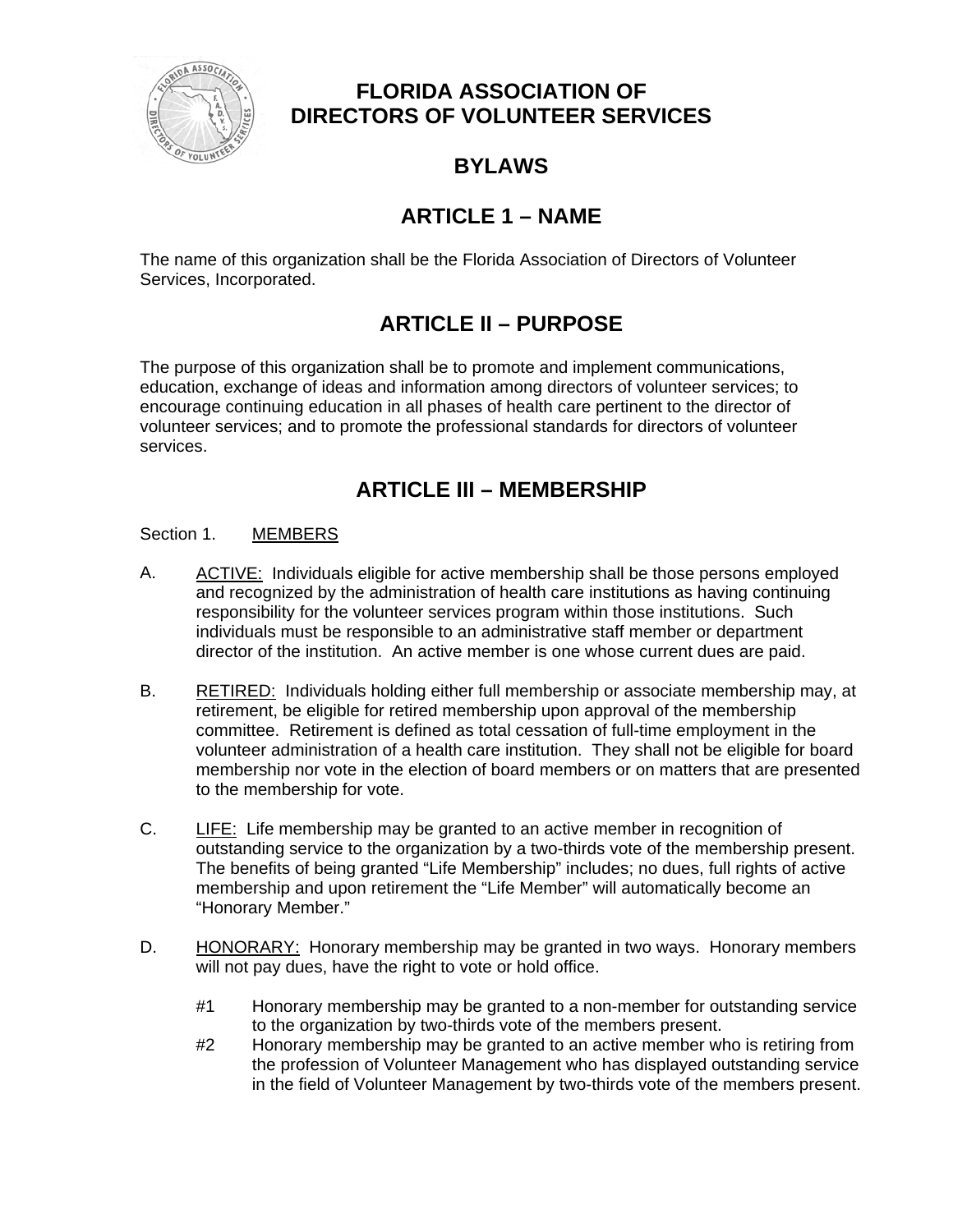## Section 2. QUALIFICATIONS:

Those persons employed and recognized by the administration of health care institutions as having continuing responsibility for the volunteer services program within those institutions are qualified to apply for FADVS membership.

#### Section 3. CONFLICT OF INTEREST:

Elected officers and all members of the FADVS shall act in good faith, exercise good judgement and skill to administer its affairs honestly, economically and in the best interest of the association. They shall not use their position for personal financial gain, including information regarding its members so that a conflict might arise between the interest of the association and that of the individual(s).

#### Section 4. TERMINATION OF MEMBERSHIP:

- A. RESIGNATION: A member in good standing may resign by submitting a letter of resignation to the Executive Committee.
- B. Failure to pay dues automatically terminates membership.
- C. Membership may be terminated by the Executive Committee by a two-thirds vote for non-compliance with these Bylaws and Standing Rules. The adopted parliamentary authority shall be the guide for any disciplinary measures.

#### Section 5. REINSTATEMENT:

A member who resigns in good standing may be reinstated by request and by paying the current dues. A member dropped for non-payment of dues, or for disciplinary reasons may be reinstated by applying as a new member.

## **ARTICLE IV – DUES**

- Section 1. The Florida Association of Directors of Volunteer Services (FADVS) Board of Directors has established that a membership fee will be assessed annually.
- Section 2. Retired members shall pay one-half of annual dues.
- Section 3. Notification of a proposed additional increase initiated by the Board of Directors will be sent to members in good standing for a mail vote, an e-mail vote, or for vote at a general membership meeting with justification for the increase.

## **ARTICLE V – OFFICERS**

## Section 1. OFFICERS:

- A. The elected officers shall be President, a President-Elect, a Vice President, a Recording Secretary, a Corresponding Secretary and a Treasurer.
- B. The President shall appoint a Parliamentarian without voting rights except when the vote is by ballot.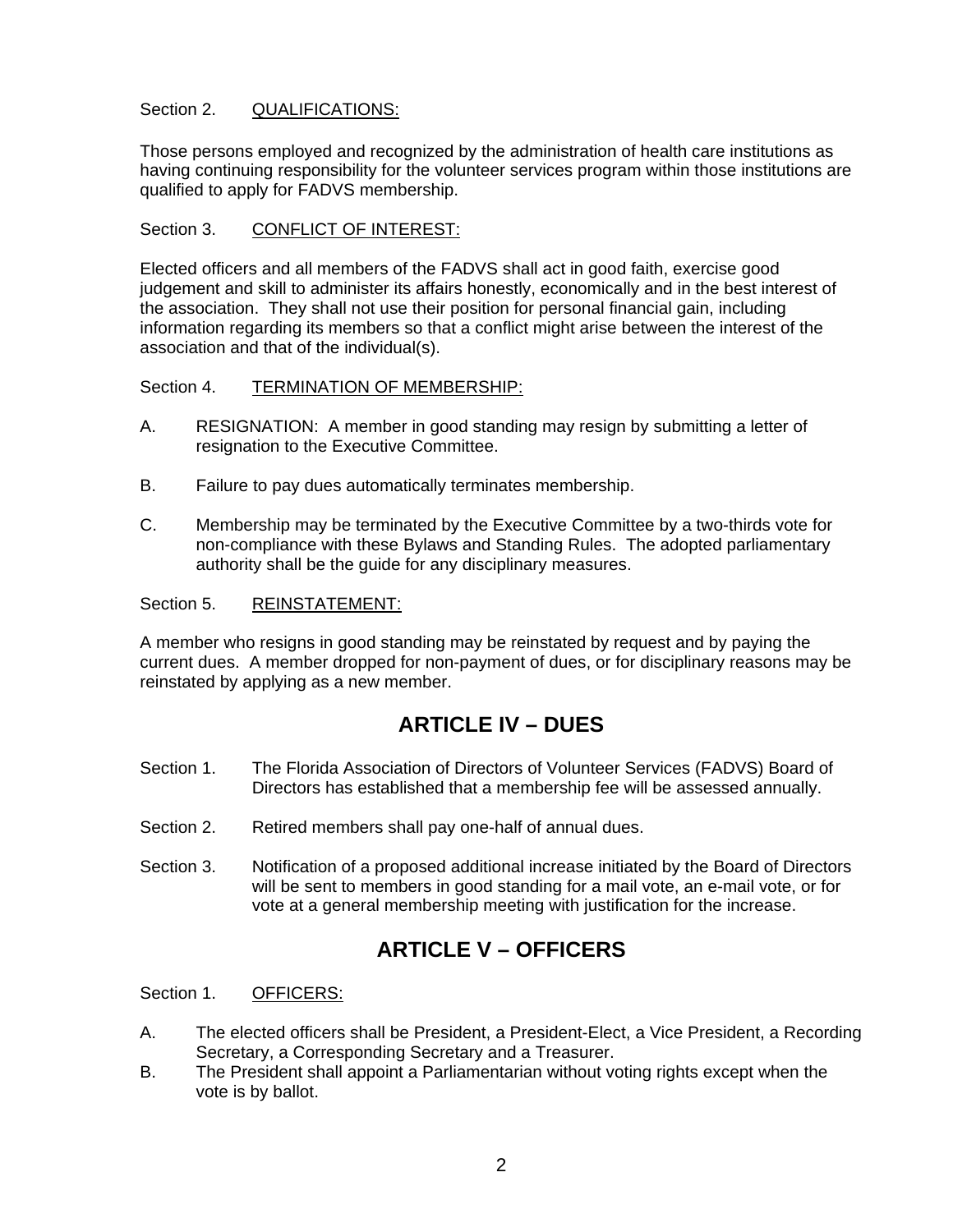C. The Nominating Committee shall be made up of the Council Representatives to be named by members of each council.

## Section 2. QUALIFICATIONS:

Any voting member in good standing is eligible for election to the Board of Directors provided they have been a member of the organization for one year. The nominee for President Elect and Vice President shall have served at least one year on the Board of Directors.

### Section 3. TERM OF OFFICE:

The officers shall be elected to serve a term of one year or until their successors are elected. No officer may be elected to serve more than two consecutive terms in the same office except the Treasurer who may serve three terms.

#### Section 4. NOMINATIONS AND ELECTIONS:

- A. The officers shall be elected at the Annual Meeting in the fall by a majority vote to accept the Nomination Committee Report. Should additional nominations be made from the floor, election shall be by a ballot. The officers shall assume office at the close of the Annual Meeting.
- B. The Nomination Committee shall present a slate of at least one name for each office, and nominations from the floor shall be in order at this meeting. Written consent of all nominees shall be obtained.
- C. A Nomination Committee of at least five members shall consist of the Council Representatives. The members of the committee shall select the Chair.

## Section 5. VACANCIES IN OFFICE:

- A. In the event of a vacancy in the office of President, the President-Elect shall fill the unexpired term as President, and shall serve her/his full term as President. If the office of President-Elect becomes vacant, the Vice-President shall fill the unexpired term.
- B. A vacancy occurring in the office of Vice-President or any other elective office shall be filled by the Executive Committee by ballot and a majority vote. This election may be by mail or a telephone conference, and the results shall be ratified and placed in the minutes of the next meeting.

## Section 6. DUTIES OF OFFICERS:

- A. The President shall:
	- 1. Preside at all meetings of the membership, Board of Directors and the Executive Committee.
	- 2. Appoint a Parliamentarian, and the chairmen of all standing committees not otherwise provided for in these Bylaws, with the approval of the Executive Committee.
	- 3. Appoint members of standing and special committees not otherwise provided for in these Bylaws.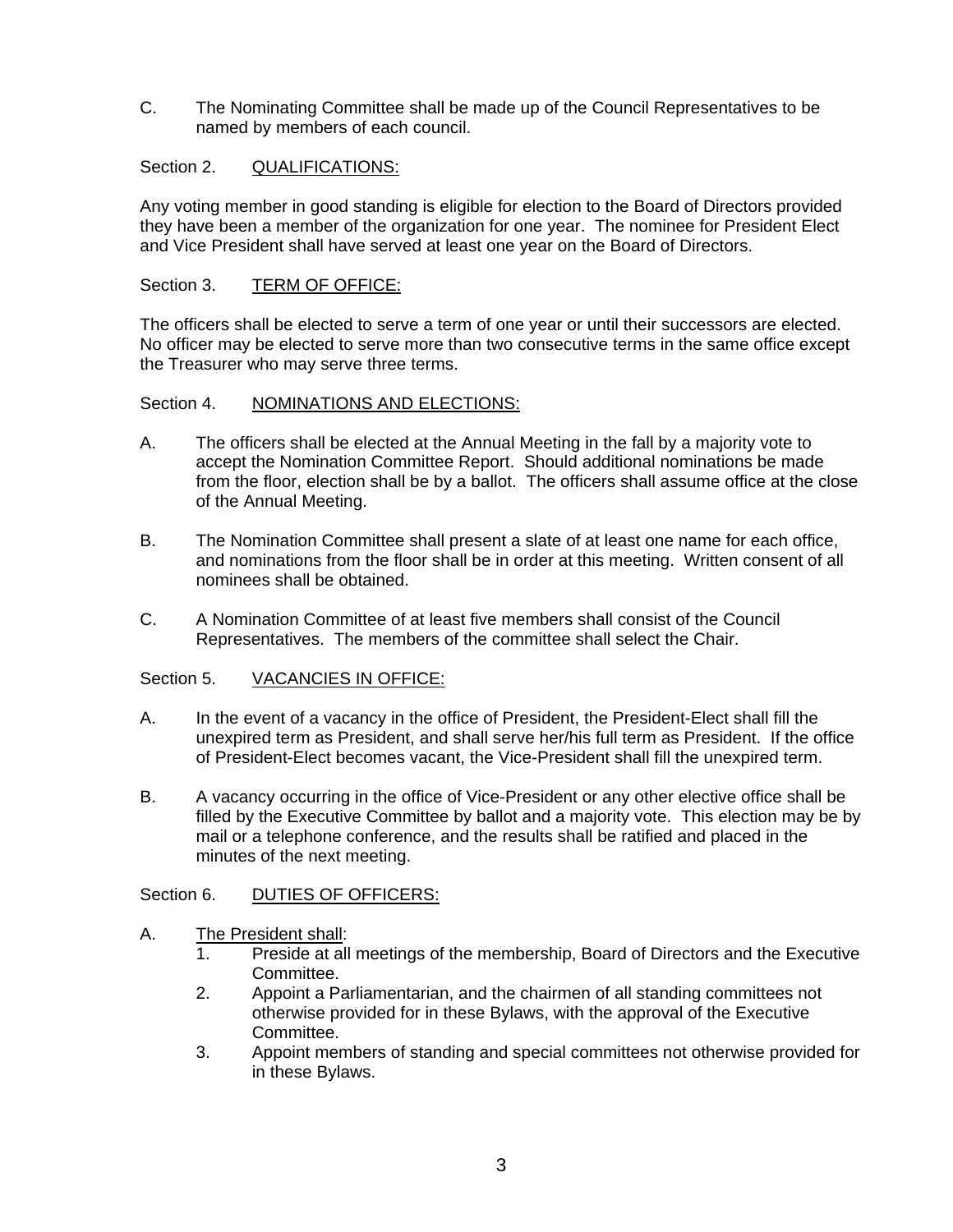- 4. Appoint a Council Representative to the Board from any Council which has not named one by the date of the Installation of Officers.
- 5. Serve as an ex-officio member of all committees except the Nominating Committee.
- 6. Sign checks in the absence of the Treasurer.
- 7. Perform such other duties that pertain to the office and as provided in the adopted parliamentary authority.
- B. The President-Elect shall:
	- 1. Preside in the absence of the President.
	- 2. Fill the unexpired term of the President.
	- 3. Serve as chair of the Membership Committee.
	- 4. Serve as ex-officio member of any committee if directed by the President.
	- 5. Send the following notices:
		- a. Annual dues
		- b. Delinquency
		- c. Forfeiture of membership
- C. The Vice-President shall:
	- 1. Preside at the meetings in the absence of the President and the President-Elect.
	- 2. Fill the vacancy of the President Elect.
	- 3. Serve as chair of the Program Committee and all educational functions, workshops, conferences and such other duties as may be assigned by the President, Executive Committee and the Board of Directors.
- D. The Recording Secretary shall:
	- 1. Record the proceedings of all meetings of the membership, Board of Directors and the Executive Committee.
	- 2. Provide each member of the Board of Directors and the Executive Committee with a copy of the minutes of those meetings.
	- 3. Keep a file of important papers not assigned to others, a copy of the Bylaws, and a list of members and committees.
- E. The Corresponding Secretary shall:
	- 1. Conduct the general correspondence of the Association not assigned to others.
	- 2. Send all notices as directed by the President, the Executive Committee and the Board of Directors.
	- 3. Serve as chair of the Editorial Committee for the publication established by the Board of Directors.
	- 4. Submit a list of officers after each election to the American Society of Directors of Volunteer Services and to the Florida Hospital Association.
- F. The Treasurer shall:
	- 1. Be custodian of all the funds of the association.
	- 2. Disburse funds according to the approved budget. Non-budgeted items must be approved by the Board of Directors.
	- 3. Serve as chairman of the Finance Committee.
	- 4. Submit an annual budget to the Board of Directors prior to the annual meeting for recommendation to the membership for adoption.
	- 5. Have the books computed annually and at other times as requested by the Board of Directors.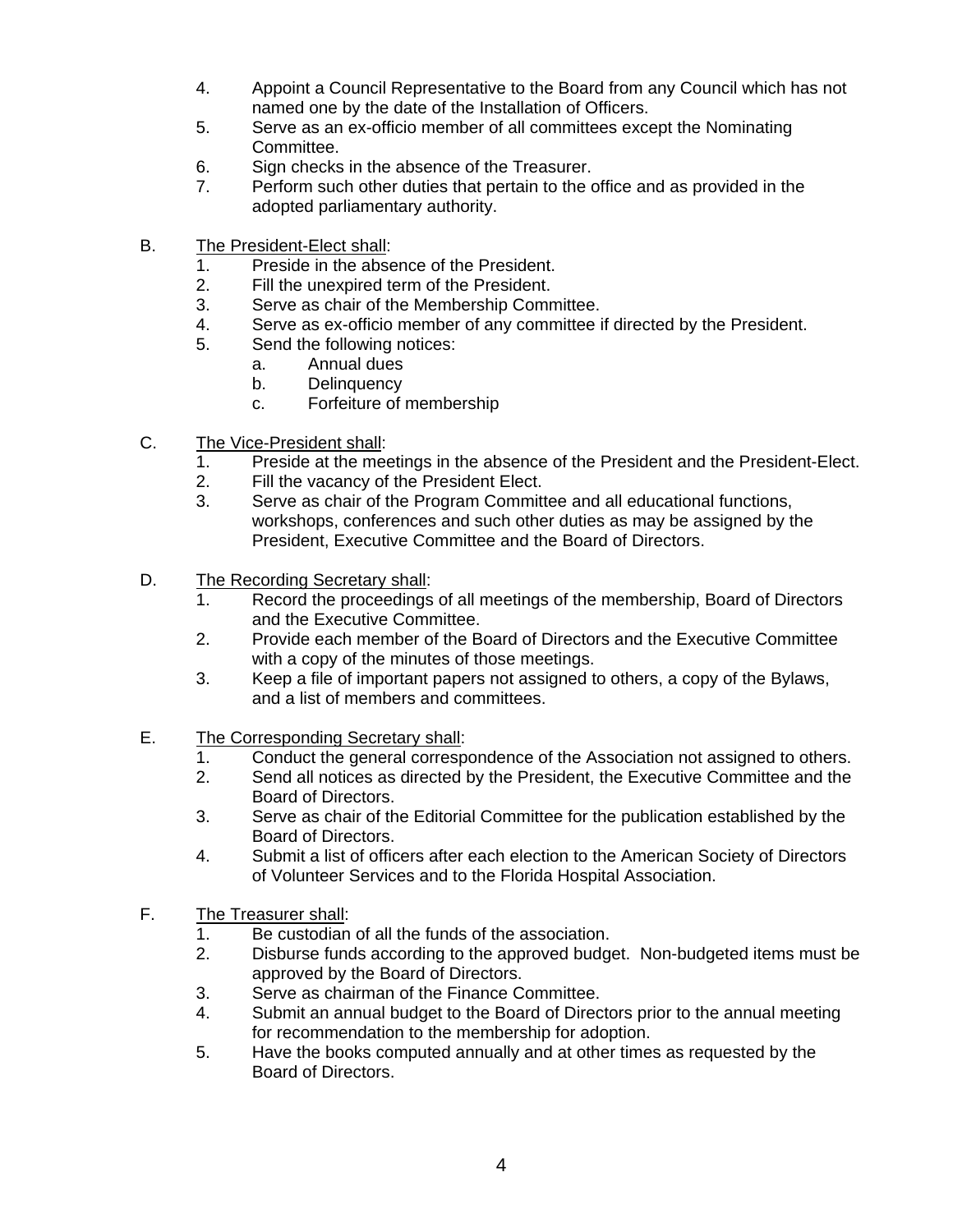## G. The Parliamentarian shall:

- 1. Advise the President or other officers and committees on matters of parliamentary procedure when requested.
- 2. Be entitled to vote when the vote is by ballot.

### Section 7. OTHER DUTIES:

In addition to the specific duties set forth in these Bylaws, the duties and procedures in the adopted parliamentary authority shall serve as a guide for the President, the Executive Committee and the Board of Directors.

#### Section 8. REPORTS AND FILES:

- A. All officers shall submit a written summary, in triplicate, of the year's work with any recommendations at the annual meeting. Copies shall go to the President, the Recording Secretary and one to the committee file. Additional reports shall be submitted when requested by the President.
- B. Adequate files of all officers and committees shall be turned over to the incoming President at the close of the term to be delivered to their successors during the orientation meeting.
- C. Any officer attending a function as an official representative shall submit a written report in the next publication.

## **ARTICLE VI – GENERAL MEETINGS**

- Section 1. There shall be two general meetings of the membership annually unless otherwise voted by the Executive Committee. The meeting in the last quarter of the year shall be the annual business meeting for the purpose of election of officers, reports, adoption of the budget, and such other business as necessary.
- Section 2. The meeting in the spring shall be for the purpose of business, auditor's report and special educational programs.
- Section 3. Special meetings of the Association may be called by a two-third's vote of the Board of Directors. The time, place and purpose shall be given in the notice thirty (30) days prior to the meeting.
- Section 4. The quorum for all general membership business meetings shall be a majority of those members registered as in attendance.
- Section 5. "Virtual" on-line meetings, conference telephone calls and e-mails may be employed as necessary.

## **ARTICLE VII – BOARD OF DIRECTORS**

Section 1. COMPOSITION:

The members of the Board of Directors shall be:

A. The elected officers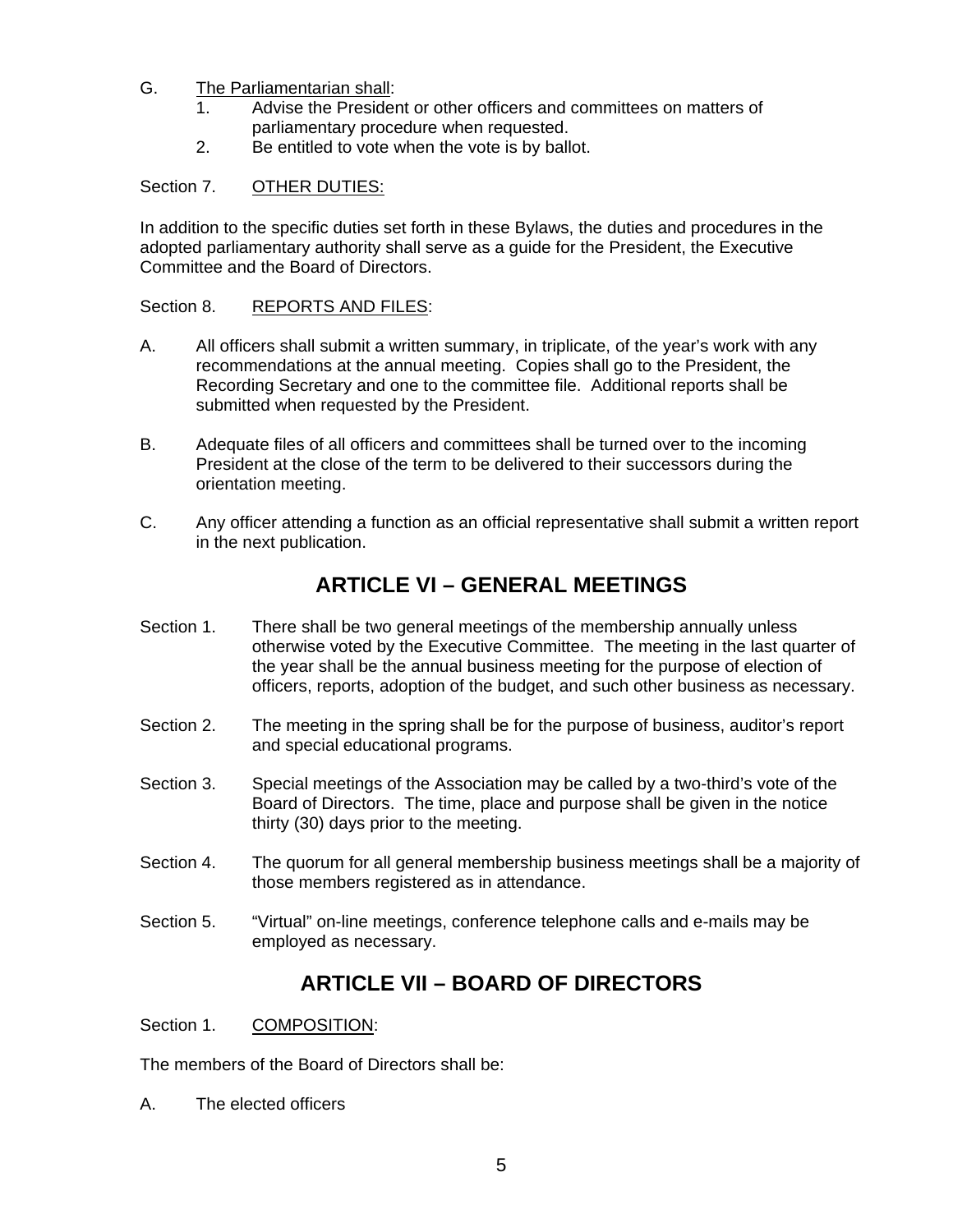- B. The appointed officers
- C. Chairmen of Standing and Special Committees
- D. Council President or designated representative
- E. The immediate Past President shall serve as a non-voting member.

Section 2. DUTIES:

The Board of Directors shall:

- A. Conduct the business of the Association.
- B. Adopt policies for the Association and procedures for committee not provided for in these Bylaws or Standing Rules.
- C. Set the time and place for regular and special meetings of the membership and the Board of Directors.
- D. Conduct emergency actions by mail or phone. Such actions shall be ratified at the next meeting by the Board of Directors.
- E. Report its actions to the membership.

Section 3. MEETINGS:

The Board of Directors shall meet four (4) times annually.

- A. Immediately following Annual Meeting.
- B. Prior to Spring Meeting.
- C. Prior to Annual Meeting
- D. A Planning Meeting
- Section 4. QUORUM:

The quorum of the Board of Directors shall be a majority of the voting members, excluding the Council Representatives.

## **ARTICLE VIII – EXECUTIVE COMMITTEE**

#### Section 1. COMPOSITION:

The Executive Committee shall consist of the President, President-Elect, Vice-President, Recording Secretary, Corresponding Secretary and Treasurer. The Parliamentarian shall attend if requested by the President.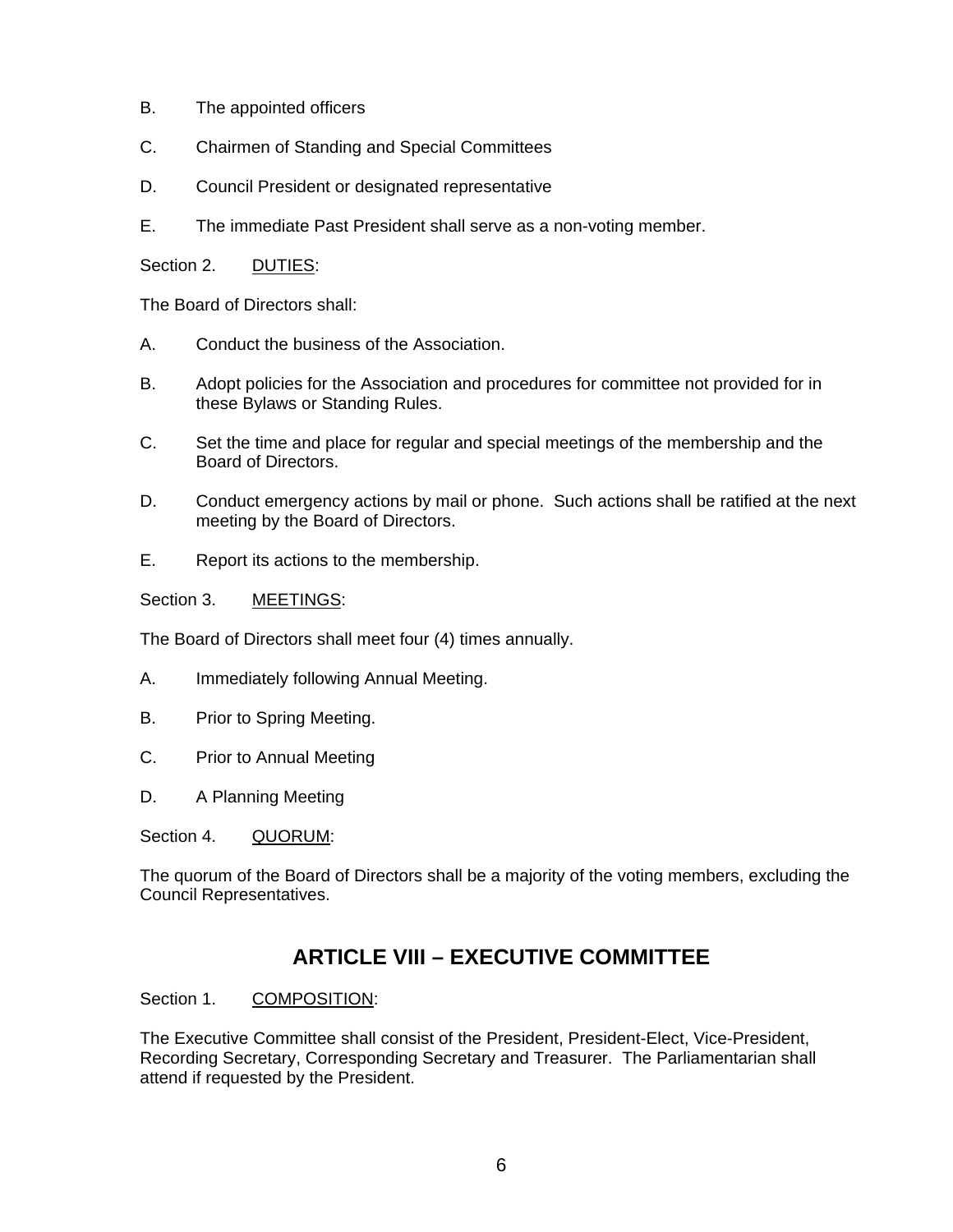### Section 2. DUTIES:

The Executive Committee shall:

- A. Conduct business between meetings of the Board of Directors.
- B. Transact such business as may be directed by the Board of Directors or membership.
- C. Approve the appointments made by the President as stated in these Bylaws.
- D. Make decisions on all disciplinary matters as referred.
- E. Fill all vacancies in the elective officers, by a majority vote, except that of the President and President-Elect. These elections may be by mail or telephone conference, but the membership must be notified immediately of all such elections. If elections conducted by mail or telephone, they must be ratified and recorded at the next meetings.
- F. Approve new member applications.

#### Section 3. MEETINGS:

The Executive Committee shall meet prior to the meetings of the Board of Directors and at other times as necessary, and may conduct business by mail, or telephone conference.

#### Section 4. QUORUM:

The quorum of the Executive Committee shall be three members, one of which shall be the President, the President-Elect, or the Vice President.

## **ARTICLE IX – COMMITTEES**

#### Section 1. COMMITTEES:

- A. The Standing Committees may be a follows: By-Laws, Certification, Editorial, Finance, History, Membership, Mentor, Nominating, Education/Program, and Resource.
- B. Special committees may be appointed by the President as may be needed, and such others as may be authorized by the Board of Directors, the Executive Committee or the membership.
- C. The President shall appoint all committees not otherwise provided in these Bylaws. The President shall be an ex-officio member of all committees except the Nominating Committee.
- D. The President-Elect may serve as ex-officio member of any committee if requested by that committee and approved by the president.
- E. All committee chairs shall submit written annual reports in triplicate. One copy to go to the President, one to the Recording Secretary and one remains in the committee file. The files with any recommendations shall be submitted to the incoming President at the close of the term.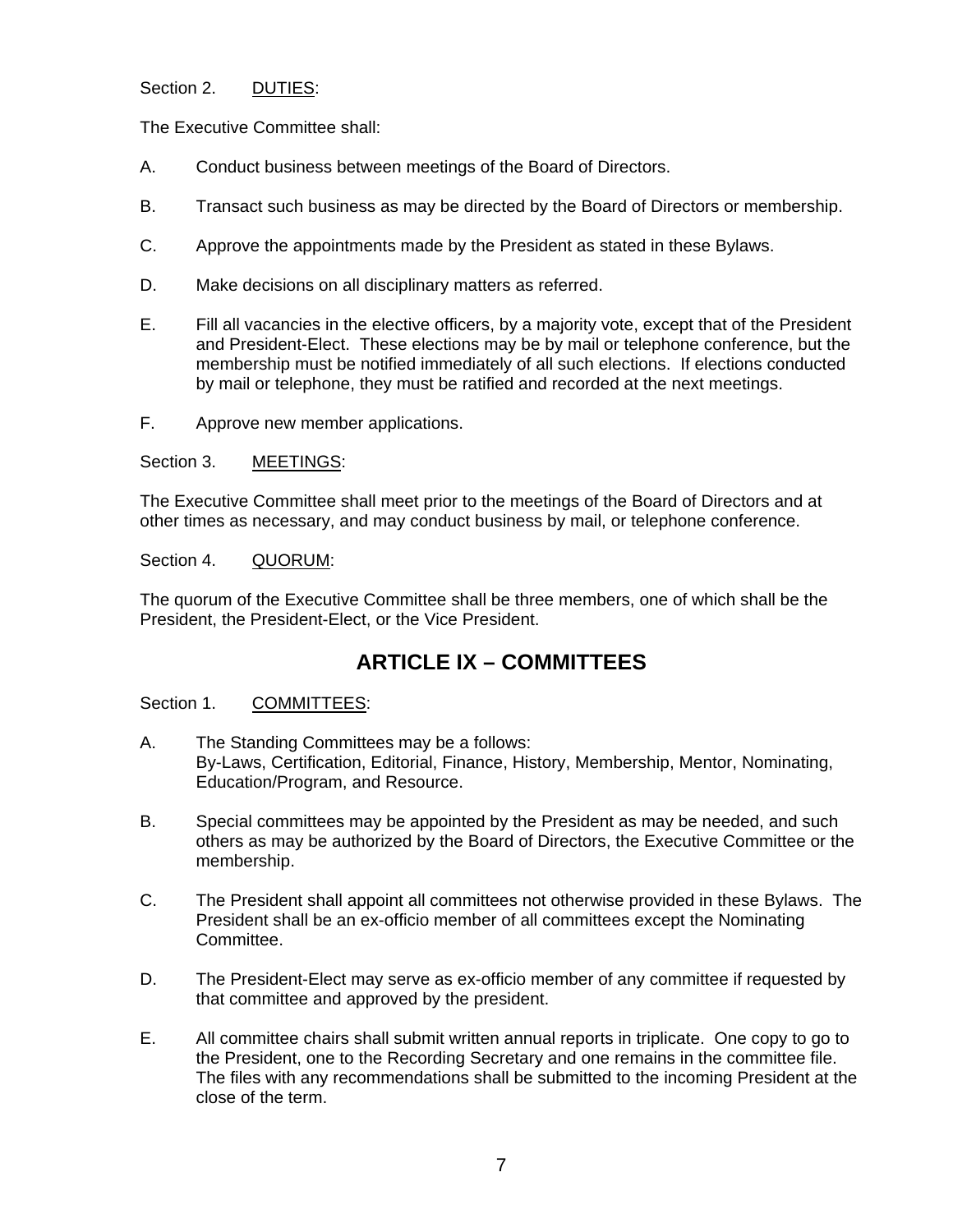F. An orientation of the new Board of Directors shall be held following the election meeting at the call of the new President.

#### Section 2. DUTIES OF COMMITTEES:

A. Bylaws:

A Bylaws committee of three shall study the Bylaws and Standing Rules of the Association and recommend amendments as deemed necessary. The committee shall assure that the Bylaws and Standing Rules are updated to reflect any changes and shall disseminate those changes to the membership.

#### B. Certification:

The Certification Committee shall be a Certified Director of Volunteer Services and a member of FADVS. The Chair, in conjunction with the Vice President of Education, shall set the program, policies and procedures for certification, sanction education programs for certification, credit, administer and review examinations for certification and recertification. They will consult as needed to coordinate programs. Suggested changes to the certification guidelines would require FADVS Board approval.

#### C. Editorial:

The Corresponding Secretary shall serve as chair of this committee. The President shall act as the advisor. This committee shall gather material, prepare for publication and publish the newsletter as often as the Board of Directors shall direct. The purpose of this publication is to provide educational and professional information to the membership. The newsletter shall carry official notices, progress of the association and such other types of material as may be of interest to the membership.

### D. Finance:

The treasurer shall serve as chair. This committee shall prepare an annual budget to present to the Board of Directors for recommendations to the general membership. The chair shall present the recommended budget at the annual fall meeting of the membership (for adoption). The budget may be amended during the year by the Board as necessary.

## E. Historian:

The historian shall ensure that an annual history of the organization is kept on file. This may include the spring and fall conference packets and final report, photos, ongoing record of FADVS Presidents, Honorary members, Installation Luncheon program, Certification Records, and other similar records as deemed necessary by board. It is suggested that records can be kept both electronically with manual backup.

#### F. Membership:

The President-Elect shall serve as the chair of this committee. The chair shall receive applications for membership and shall present the applications to the Executive Committee for approval. The dues shall accompany the applications. The chair shall be responsible for the yearly dues notification to all members. Promotion of membership shall be the primary interest of this committee.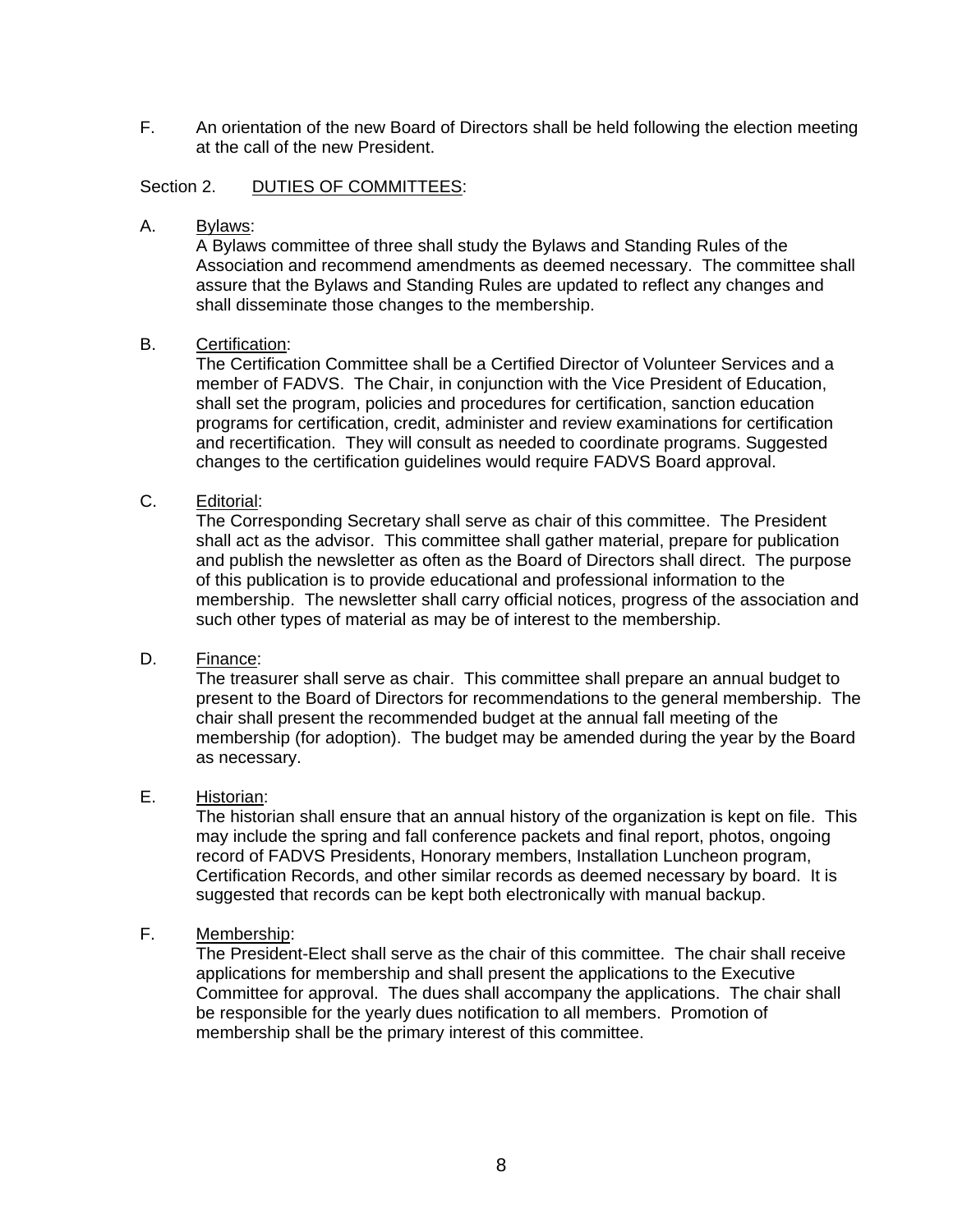## G. Mentor:

This committee shall be responsible for contacting new members, providing them an orientation and support system. It will review and revise the FADVS Manual annually.

## H. Nominating:

The five members of this committee shall hold as many meetings as necessary in order to select a nominee for each office to be filled. Any member may submit names for office to the committee and shall submit in writing the qualifications for each name submitted. These must be received by the chair prior to the educational meeting. After the committee has decided on the members to be contacted, the chair will ask the qualified person for written consent to submit her/his name. The duties shall be explained to each member contacted. This committee shall present a slate to be published in the newsletter at least thirty (30) days prior to the annual meeting. The report shall be given at the annual meeting, after which further nominations may be made from the floor if the members are qualified and written consent is given. The committee shall prepare the ballots for the annual election.

## I. Education/Program:

The Vice-President shall serve as chair of the Program Committee. The duty of this committee shall be to plan and implement education programs for membership.

J. Resource: This committee shall maintain a resource service for members and shall market educational materials.

# **ARTICLE X – OFFICIAL PUBLICATION**

- Section 1. The official publication shall be NEWS AND VIEWS published as often as the Board of Directors shall direct. Its purpose shall be to promote the Association.
- Section 2. The Corresponding Secretary shall serve as Editor.
- Section 3. The official call to the annual meeting shall be given in the newsletter at least thirty (30) days prior to the meeting.

## **ARTICLE XI – OFFICIAL EMBLEM**

The official emblem (Logo) shall be under the supervision of the Board of Directors to define how it shall be used. The Board of Directors may, by a majority vote, change the design of the emblem (logo).

## **ARTICLE XII – AMENDMENTS**

- Section 1. These Bylaws may be amended by a two-third's vote of the members present and voting at any meeting of the membership, provided a written notice shall have been given at least thirty (30) days prior to the meeting to be acted upon.
- Section 2. Standing Rules may be amended by a majority vote of the Board of Directors.